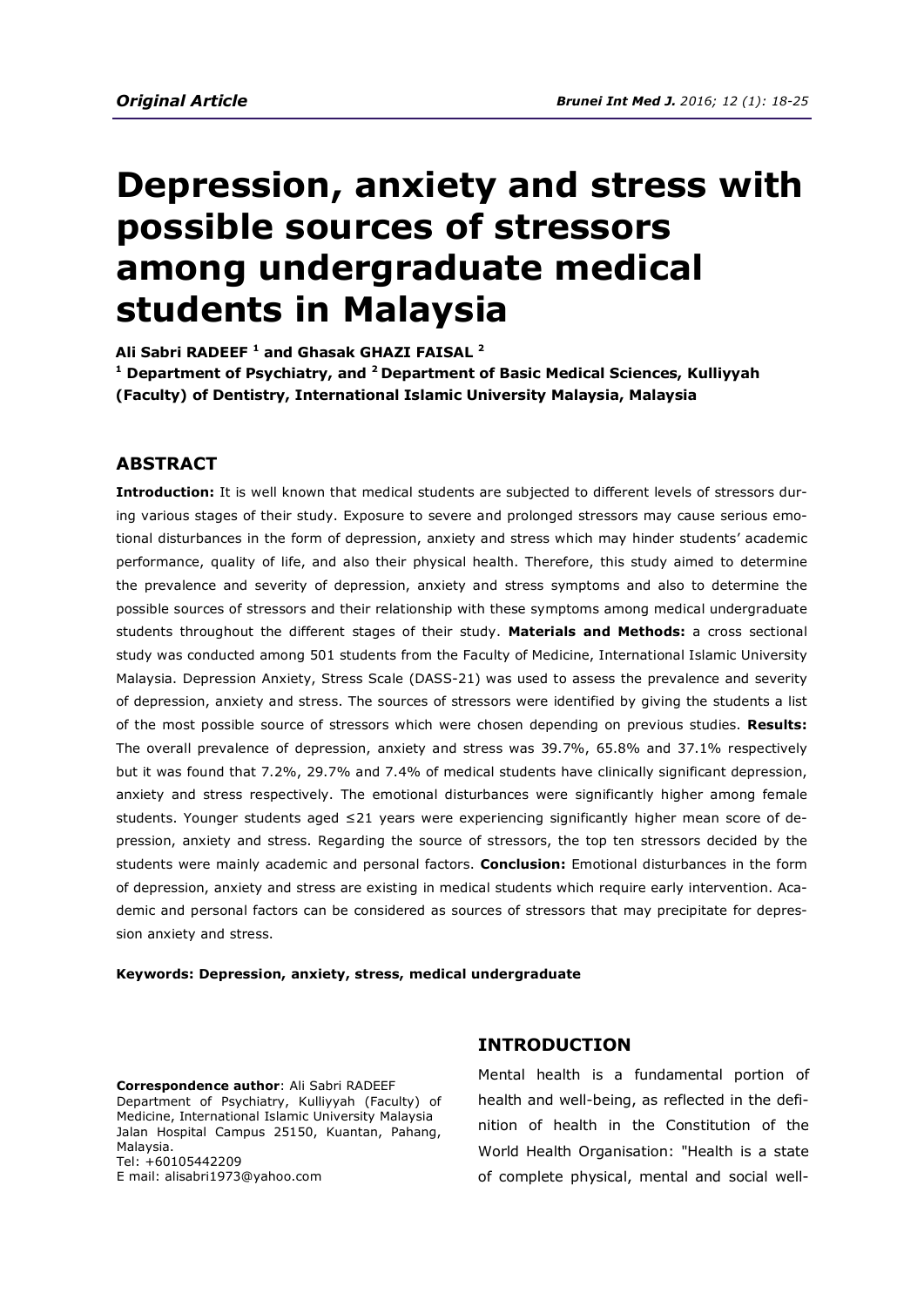being and not merely the absence of disease or infirmity".  $1$  It is well known that medical students are experiencing different levels of stressors during various stages of their studies.  $2^{7}$  3 Stress during education can lead to mental distress and have negative impact on cognitive functioning and learning. <sup>4</sup> However, as students are at a crucial stage of development, they are more prone to experience mental illnesses in the transition from being an adolescent to an adult.

Higher education is considered as a stressful period in students' life which they have to cope with since they are facing a variety of demands such as living away from their families, a heavily loaded curriculum, and inefficiency in both mentor- mentee and health education programmes. This will make them more vulnerable to emotional disturbances such as stress, anxiety and depression.  $5$  Depression is defined by the American Psychiatric Association in the Diagnostic and Statistical Manual of Mental Disorders–5 (DSM-5) as a disorder that is characterised by either a depressed mood or markedly diminished pleasure in all activities in addition to at least four other symptoms within a duration of at least two weeks, these symptoms include, significant weight loss/weight gain, disturbed sleep, diminished concentration, fatigability, psychomotor agitation or retardation, feeling of worthlessness or inappropriate guilt, thoughts of death or recurrent suicidal ideation. <sup>6</sup> Anxiety is a condition that is characterised by intense feeling of dread, accompanied by somatic symptoms that indicate a hyperactive autonomic nervous system, also it impairs cognition and may produce distortions of perception.  $7$  Stress can be defined as the physiological and psychological response to events that are appraised as threatening or challenging that require adjustment. <sup>8</sup>

 Stress during education can lead to mental distress and have a negative impact on cognitive functioning and learning. <sup>4</sup> Emotional disturbances and distress may lead increased risk of suicide among medical students. <sup>9</sup>

Since previous studies among medical revealed variable rates of depression, anxiety and stress symptoms, this study aimed to determine the prevalence and severity of these symptoms using large sample size and to identify the possible sources of stressors and their relationship with these symptoms.

## **MATERIALS AND METHODS**

This is a cross sectional study which was conducted among undergraduate medical students from Kulliyyah (faculty) of Medicine, International Islamic University Malaysia (IIUM) during the period from April 2012 to June 2013. A research grant sponsored by the Research Management Centre, International Islamic University Malaysia was obtained for conducting this research and ethical approval was obtained from International Islamic University Malaysia Research Ethical Committee prior to conducting the study. The participation was entirely on a voluntary basis; the researchers introduced themselves to the students in each grade and informed them about the aims of the study, guarantees of anonymity and confidentiality.

Consent was obtained from the students. The study was conducted in middle of the course before the examination period so as to minimise the extra stress symptoms.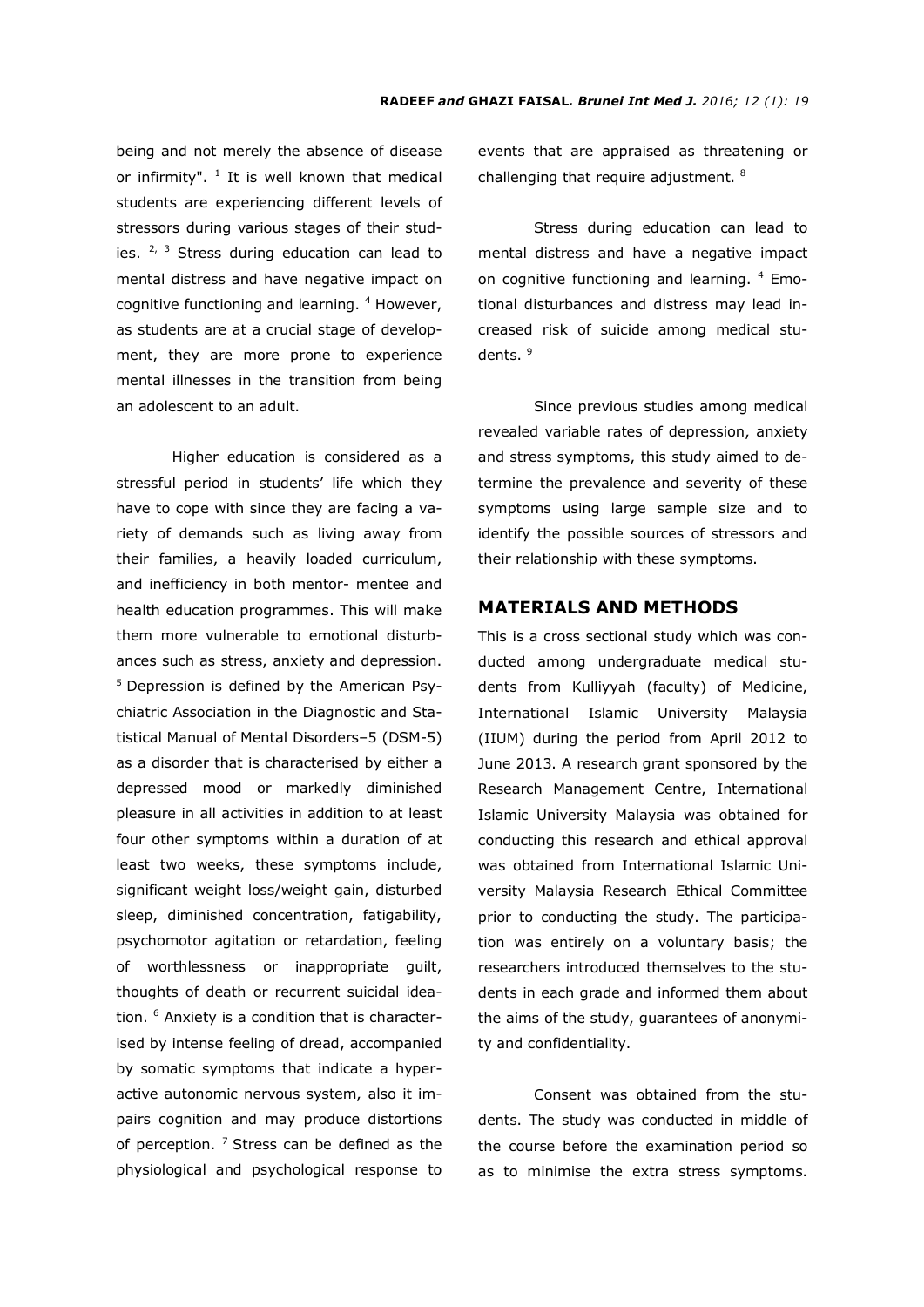The inclusion criteria were students who agreed to participate in the study and the students should be registered as undergraduate students of Kulliyyah of Medicine, IIUM. Students who fail to give consent, and those who were not conversant in English were excluded from the study. The socio-demographic characteristics of the participants were obtained; the gathered information was about the nationality, age, marital status, gender, year of study, accommodation during study and household income.

The emotional disturbances were assessed by using the Depression Anxiety, Stress Scale (DASS-21) which is a short version, self- rated questionnaire that is designed to assess the severity of the symptoms of depression, anxiety and stress; it consists of statements referring to the past week. Each item is scored on a 4-point scale  $(0 = Did not apply to me at all, 1 = Applied to)$ me to some degree, or some of the time, 2 =Applied to me to a considerable degree, or a good part of time, and  $3 =$  Applied to me very much or most of the time  $1^{10}$ . Subjects were asked to use 4-point severity/frequency scales to rate the extent to which they have experienced each state over the past week. Scores for depression, anxiety and stress are calculated by summing the scores for the relevant items. Each subscale was categorized into normal, mild, moderate, severe and extremely severe. In this study, we further classified those who have severe and extremely severe symptoms as '*clinically significant*' and those with mild and moderate as '*subclinical*'.

 The students were given a list of the most possible source of stressors which were chosen depending on previous studies. 3, 11-14

The list was composed of a variety of stressors that are related to living and accommodation, personal, academic, environmental and social factors. The respondents were asked to check each item throughout the list and tick "yes" for the item that they considered as the most stressful factor which they experienced during the current academic year.

**Statistical Analysis:** We used the statistical package for social science program, version 20.0 (SPSS 20.0) for analysing the data. The analysis of qualitative variables such as age group, gender, nationality, monthly household income, marital status, year of study and type of accommodation were presented in number and percentage. Mann-Whitney U test and Kruskal-Wallis test were used to determine the effects of the socio-demographic characteristics on the emotional disturbances among undergraduate science students. The association between the ten stressor factors and the emotional disturbances were evaluated using independent t-test. *P* values less than 0.05 was considered statistically significant

## **RESULTS**

The total response rate of medical students was 79.5%. Out of 501 students, 117, 112, 106, 95, and 71 students were from Year 1, Year 2, Year 3, Year 4, and Year 5 respectively. The majority of the students were females, aged above 21 years, Malaysian nationality, single, living in the hostel with monthly household income ranging from \$1501-5000 Ringgit Malaysia and receiving support from their families.

 The overall prevalence of depression, anxiety and stress was 39.7%, 65.8% and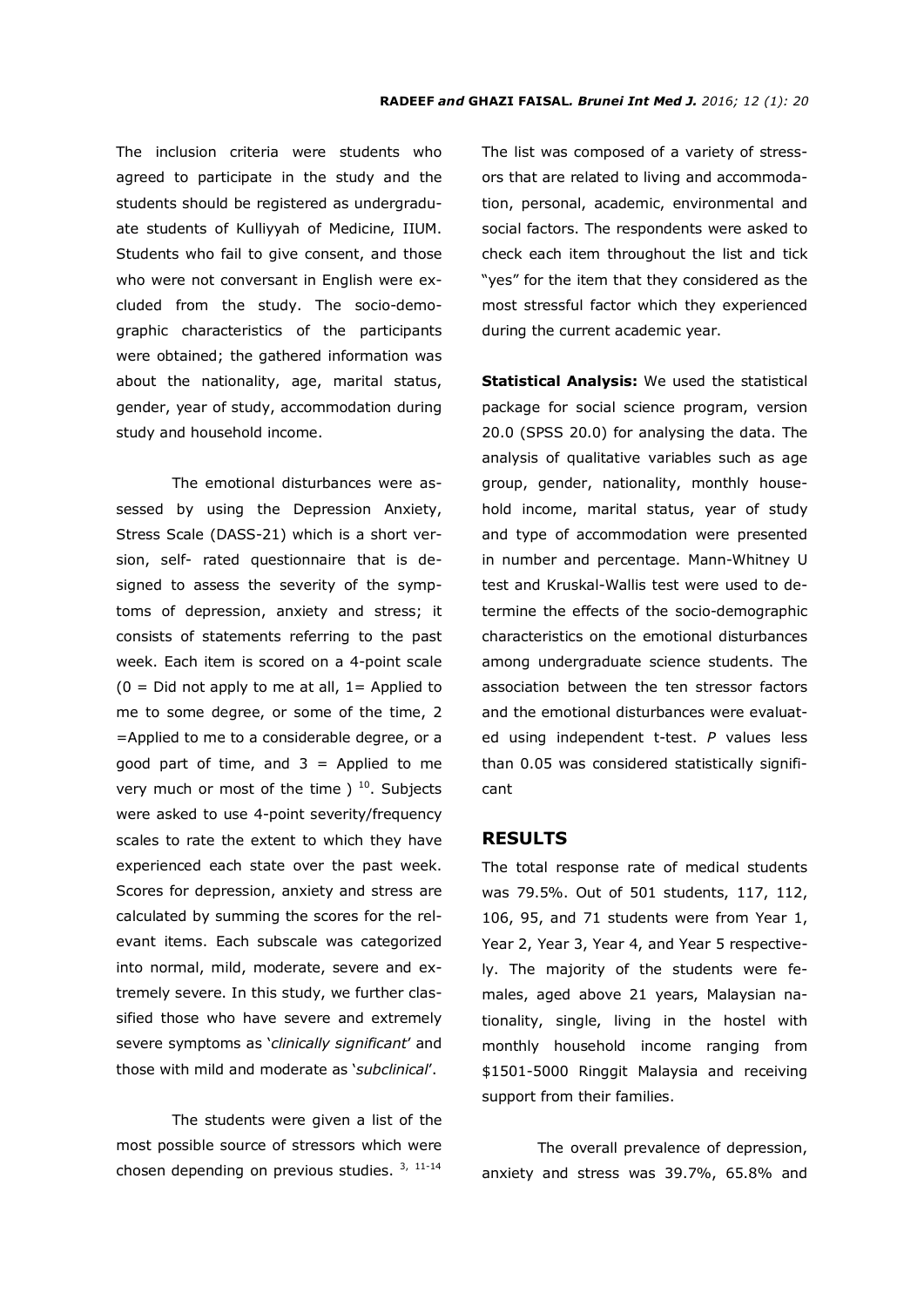|                                   | Depression<br>n(%) | Anxiety<br>n(%) | <b>Stress</b><br>n(%) |
|-----------------------------------|--------------------|-----------------|-----------------------|
| Normal (not affected)             | 302 (60.3)         | 171 (34.1)      | 315 (62.9)            |
| Subclinical                       | 163 (32.5)         | 181 (36.1)      | 149 (29.7)            |
| Clinically significant            | 36(7.2)            | 149 (29.7)      | 37(7.4)               |
| Total number of affected students | 199 (39.7)         | 330 (65.8)      | 186 (37.1)            |
| Total                             | 501(100)           | 501 (100)       | 501 (100)             |

**Table 1: Total rate and severity of emotional disturbances among medical students.**

37.1% respectively. Most had subclinical manifestations apart from clinically significant anxiety (Table 1).

Comparisons between the various variables showed that being female, younger aged students  $\leq$  21, and year of study were significant factors for depression and anxiety (*p* values <0.05). For anxiety, staying in hostel was also important factor (*p*<0.05). Important factors for level of stress were female gender, younger age, year of study (all *p* values <0.05) and trending towards significant for reported household income (*p*=0.058) (Table 2).

 In addition to that, three other important stressors were decided by medical students to be important source of stressor namely reduced holidays, lack of time for relaxation, and limitation of leisure and entertainment time (70.3%, 66.9%, 58.1% respectively) (Table 3).

With regard to the top ten stressors chosen, all except reduced holidays and limi-

|                  | Total<br>No. (%) | Mean Depressive<br>Level | p Value | <b>Mean Anxiety</b><br>Level. | $p$ Value | <b>Mean Stress</b><br>Level | $p$ Value |
|------------------|------------------|--------------------------|---------|-------------------------------|-----------|-----------------------------|-----------|
| Gender           |                  |                          |         |                               |           |                             |           |
| Male             | 190 (37.9)       | $7.58 \pm 0.51$          | 0.014   | $10.66 \pm 1.18$              | 0.001     | $12.28 \pm 1.14$            | < 0.001   |
| Female           | 311(62.1)        | $8.89 \pm 0.39$          |         | $12.69 \pm 0.79$              |           | $14.55 \pm 0.73$            |           |
| Age (years)      |                  |                          |         |                               |           |                             |           |
| $\leq 21$        | 167 (33.3)       | $9.14 \pm 0.51$          | 0.011   | $15.99 \pm 1.34$              | < 0.001   | $15.62 \pm 1.23$            | < 0.001   |
| >21              | 334 (66.7)       | $8.02 \pm 0.39$          |         | $9.89 \pm 0.72$               |           | $12.72 \pm 0.71$            |           |
| Household income |                  |                          |         |                               |           |                             |           |
| $\le$ RM1500     | 92 (18.4)        | $7.72 \pm 0.65$          | 0.744   | $10.20 \pm 0.79$              | 0.433     | $11.24 \pm 0.73$            | 0.058     |
| RM 1501-5000     | 234 (46.7)       | $8.56 \pm 0.45$          |         | $12.85 \pm 1.32$              |           | $13.99 \pm 0.94$            |           |
| >RM 5000         | 175 (34.9)       | $8.53 \pm 0.57$          |         | $11.59 \pm 0.61$              |           | $14.58 \pm 1.21$            |           |
| Year of study    |                  |                          |         |                               |           |                             |           |
| Year 1           | 117 (23.4)       | $9.28 \pm 0.56$          | 0.003   | $16.80 \pm 1.85$              | < 0.001   | $16.31 \pm 1.69$            | 0.010     |
| Year 2           | 112 (22.4)       | $8.54 \pm 0.72$          |         | $12.09 \pm 0.75$              |           | $12.28 \pm 0.75$            |           |
| Year 3           | 106(21.2)        | $9.11 \pm 0.65$          |         | $10.94 \pm 0.71$              |           | $13.91 \pm 0.71$            |           |
| Year 4           | 95 (19.0)        | $7.03 \pm 0.70$          |         | $10.36 \pm 2.19$              |           | $13.26 \pm 2.13$            |           |
| Year 5           | 71 (14.2)        | $7.46 \pm 0.95$          |         | $7.15 \pm 0.95$               |           | $11.86 \pm 0.99$            |           |
| Family support   |                  |                          |         |                               |           |                             |           |
| No               | 54 (10.8)        | $8.89 \pm 0.93$          | 0.450   | $9.70 \pm 0.99$               | 0.162     | $11.22 \pm 0.97$            | 0.082     |
| Yes              | 447(89.2)        | $8.34 \pm 0.33$          |         | $12.19 \pm 0.74$              |           | $13.99 \pm 0.69$            |           |
| Accommodation    |                  |                          |         |                               |           |                             |           |
| Hostel           | 423 (84.4)       | $8.57 \pm 0.34$          | 0.182   | $12.47 \pm 0.77$              | 0.004     | $14.04 \pm 0.73$            | 0.251     |
| Non-Hostel       | 78 (15.6)        | $7.46 \pm 0.75$          |         | $8.92 \pm 0.82$               |           | $11.82 \pm 0.80$            |           |
|                  |                  |                          |         |                               |           |                             |           |

**Table 2: Factors determining significant emotional disturbances among undergraduate students of Kulliyyah (faculty) of Medicine.**

Data was analysed using Mann–Whitney U test for two independent variables and Kruskal–Wallis one-way analysis of variance for more than two independent variables. P values less than 0.05 was considered statistically significant. Data was presented as mean ± SEM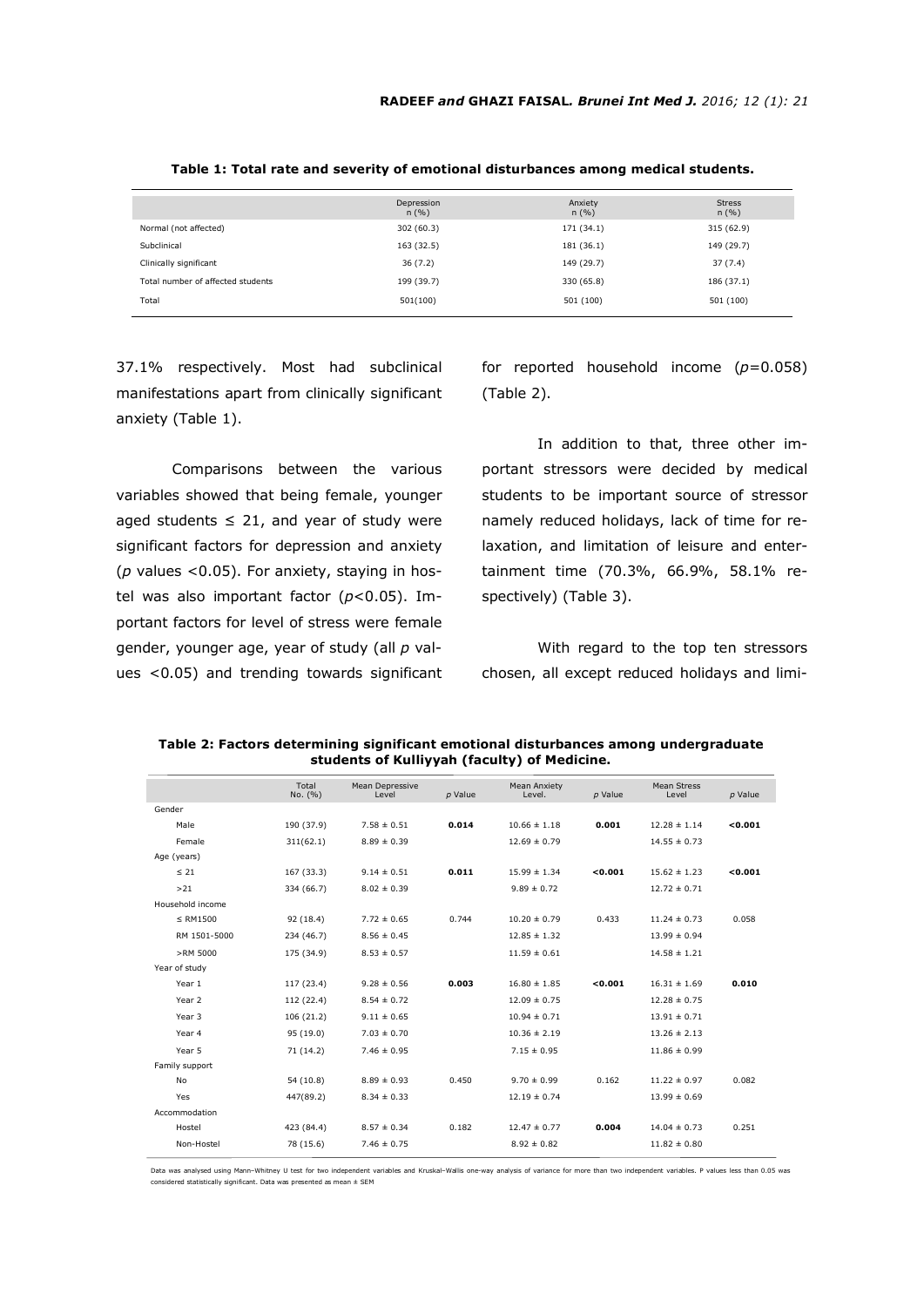#### **Table 3: List of top 10 factors which are considered stressors by the students.**

| No.                      | Stressor                                        | n(%)       |
|--------------------------|-------------------------------------------------|------------|
| 1                        | Fear of failing                                 | 401 (80.0) |
| $\overline{\phantom{a}}$ | Study pressure and obligation                   | 384 (76.6) |
| 3                        | Examination and grades                          | 368 (73.5) |
| 4                        | Time management problems                        | 367 (73.3) |
| 5                        | Academic overload                               | 353 (70.5) |
| 6                        | Reduced holidays                                | 352 (70.3) |
| 7                        | Lack of time for relaxation                     | 335 (66.9) |
| 8                        | Feeling of incompetence                         | 311 (62.1) |
| 9                        | Lack of motivation to learn                     | 302 (60.3) |
| 10                       | Limitation of leisure and entertainment<br>time | 291 (58.1) |

tation of leisure were significantly associated with depression. For anxiety, only three stressors; examination and grades, feeling of incompetence and lack of motivation to learn were significantly associated with higher score. Another three stressors which are fear of failing, examination and grades and feeling of incompetence were significantly associated with stress. The top two stressors which are significantly associated with depression, anxiety and stress were examination and grades and feeling of incompetence (Table 4)

# **DISCUSSION**

In this study, the rate of depression among medical students is higher than previous studies in Malaysia and other countries 15, 16 but it is lower than a study in Malaysia in which it was  $41.8\%$  <sup>17</sup> and also another done in Pakistan which stated it to be  $60\%$ .  $^{18}$  Furthermore it is much lower than another study among science students in Malaysia in which the rate was  $64.4\%$ .  $^{19}$ 

 Regarding the severity of depression, it was found that 7.2% of medical students had clinically significant depression which is

|                               |     |                          |           |                               |           | Mean Stress |           |
|-------------------------------|-----|--------------------------|-----------|-------------------------------|-----------|-------------|-----------|
|                               | No. | Mean Depressive<br>Level | $p$ Value | <b>Mean Anxiety</b><br>Level. | $p$ Value | Level       | $p$ Value |
| Fear of failing               |     |                          |           |                               |           |             |           |
| Yes                           | 401 | 8.93                     | 0.001     | 12.13                         | 0.520     | 14.44       | 0.016     |
| <b>No</b>                     | 100 | 6.26                     |           | 11.06                         |           | 10.67       |           |
| Study pressure and obligation |     |                          |           |                               |           |             |           |
| Yes                           | 384 | 9.18                     | 0.001     | 12.33                         | 0.268     | 13.84       | 0.790     |
| No                            | 117 | 5.83                     |           | 10.58                         |           | 13.20       |           |
| Examination and grades        |     |                          |           |                               |           |             |           |
| Yes                           | 368 | 9.01                     | 0.001     | 12.92                         | 0.012     | 14.81       | 0.003     |
| No                            | 133 | 6.69                     |           | 9.14                          |           | 10.60       |           |
| Time management problems      |     |                          |           |                               |           |             |           |
| Yes                           | 367 | 9.37                     | < 0.001   | 12.37                         | 0.270     | 14.41       | 0.059     |
| No                            | 134 | 5.72                     |           | 10.70                         |           | 11.73       |           |
| Academic overload             |     |                          |           |                               |           |             |           |
| Yes                           | 353 | 9.33                     | < 0.001   | 12.23                         | 0.470     | 13.78       | 0.881     |
| No                            | 148 | 6.18                     |           | 11.18                         |           | 13.49       |           |
| Reduced holidays              |     |                          |           |                               |           |             |           |
| Yes                           | 352 | 8.69                     | 0.144     | 12.42                         | 0.249     | 13.95       | 0.523     |
| <b>No</b>                     | 149 | 7.69                     |           | 10.74                         |           | 13.07       |           |
| Lack of time for relaxation   |     |                          |           |                               |           |             |           |
| Yes                           | 335 | 8.98                     | 0.008     | 12.23                         | 0.506     | 13.72       | 0.943     |
| <b>No</b>                     | 166 | 7.22                     |           | 11.29                         |           | 13.63       |           |
| Feeling of incompetence       |     |                          |           |                               |           |             |           |
| Yes                           | 311 | 10.21                    | 0.001     | 13.34                         | 0.006     | 15.63       | 0.001     |
| <b>No</b>                     | 190 | 5.42                     |           | 9.59                          |           | 10.52       |           |
| Lack of motivation to learn   |     |                          |           |                               |           |             |           |
| Yes                           | 302 | 10.35                    | 0.001     | 13.03                         | 0.041     | 14.75       | 0.078     |
| <b>No</b>                     | 199 | 5.53                     |           | 10.24                         |           | 12.09       |           |
| Limitation of leisure         |     |                          |           |                               |           |             |           |
| Yes                           | 291 | 8.84                     | 0.096     | 12.91                         | 0.079     | 13.61       | 0.896     |
| No                            | 210 | 7.78                     |           | 10.54                         |           | 13.80       |           |

#### **Table 4: Association of the top ten stressors with depression, anxiety and stress.**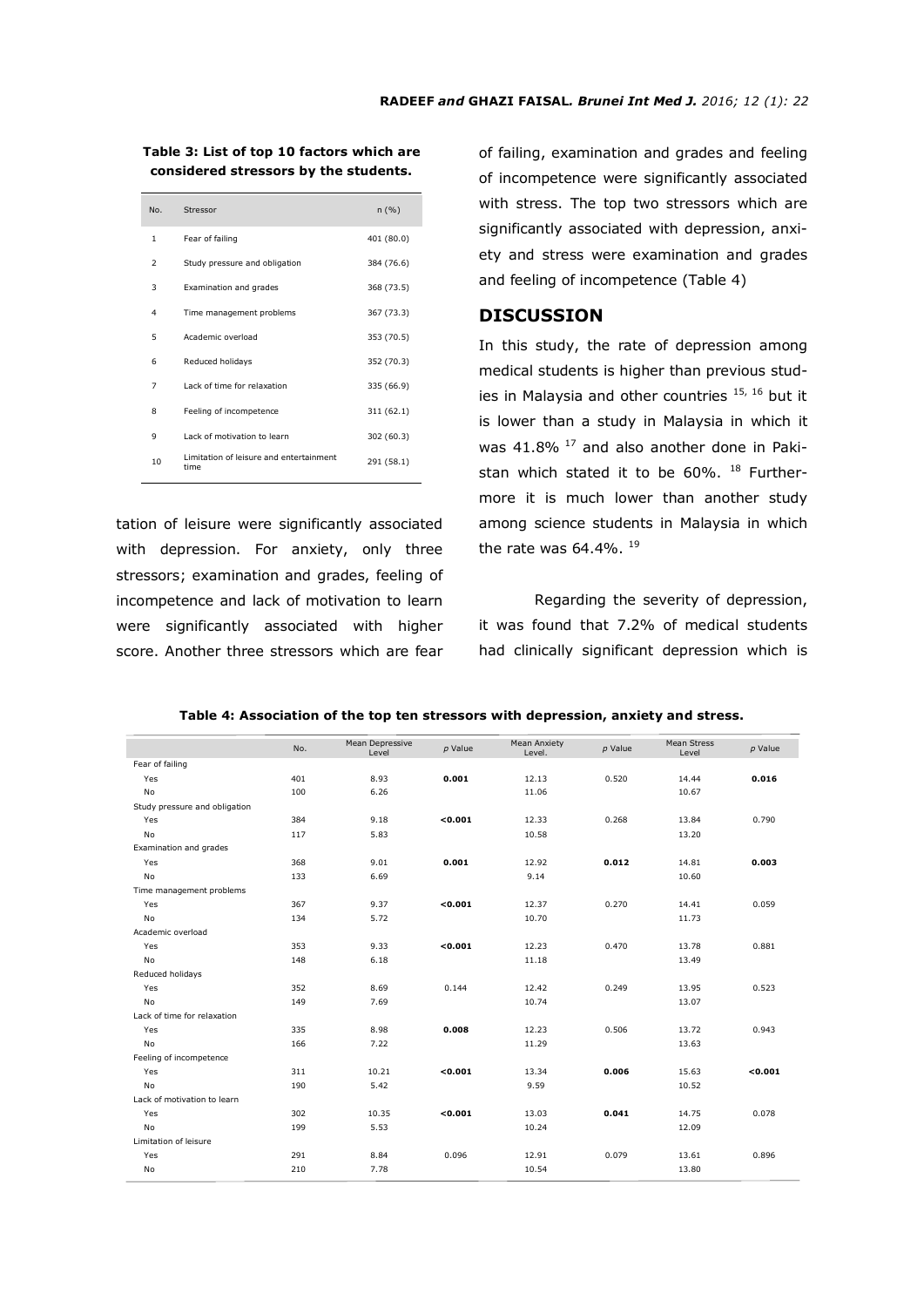lower than a study done by Lowe *et al*., which revealed that 40% of university students were clinically depressed  $20$  and it's also lower than the rate of clinically depressed science students in which it was found to be 13.9%. <sup>19</sup> However it is consistent with the results of another study in Malaysia in which the rate of clinical depression was  $5.5\%$ .  $^{17}$ 

 Regarding anxiety, the overall prevalence among medical students was slightly higher than other studies done in Malaysia that reported a rate of 63% and 60% respectively.  $15, 17$  but it was lower than a study among non-medical students done in Brunei in which the rate was  $79\%$ . <sup>21</sup> Despite the high overall rate of anxiety, it was clinically significant in only 29.7% of the students which is slightly higher than previous study in Malaysia  $17$  but it was lower than the rates in other previous studies. <sup>19, 22</sup>

 Although the overall rate of stress in our study is similar to a previous study in Malaysia  $^{17}$ , it is lower than other previous studies.  $2, 19, 21$  Furthermore, only 7.4% of medical students had clinically significant stress.

 The reasons behind getting different rates of depression, stress and anxiety than previous studies may be due to the use of different assessment tools, type of course studied, sample size, stages of study, difficulty in curriculum and cultural differences.

 In this study, the mean score for depression, anxiety and stress was significantly higher among female than male medical students. This result is similar to previous studies.  $2, 16, 23-25$  Our results showed that the year of study was statically significant related to depression, anxiety and stress and the highest mean score for depression, anxiety and stress was among year one medical students while the lowest score was among year five students. We also found that younger students (≤21 years) had significantly higher mean score of depression, anxiety and stress which is similar to previous study among science students in Malaysia. <sup>19</sup> The reasons behind these results may be because younger students have less skill in dealing with challenges in life, are going through transition phase, inexperienced in managing their time, inability to adjust to the new environment, difficulty in adapting to university curriculum. Furthermore, Year 1 students are newly exposed to university atmosphere and have less capability to deal with stressors compared to year 5 students who have been medically educated and trained in their psychiatry about coping with stress.

 However, the result of our study concerning depression is inconsistent with previous studies as they found that depression is more common among older students 15, 26 while other study had revealed that there is no significant association between age and depression among college students. <sup>27</sup>

 Although the mean scores for depression anxiety and stress were higher among students who lived in a hostel compared to those who are not, only anxiety was statistically significant (and this may be due to separation from the family and living independently that leads to a feeling of insecurity.

 Academic and personal factors played an important role as source of stressors since most of the top ten stressors chosen by medi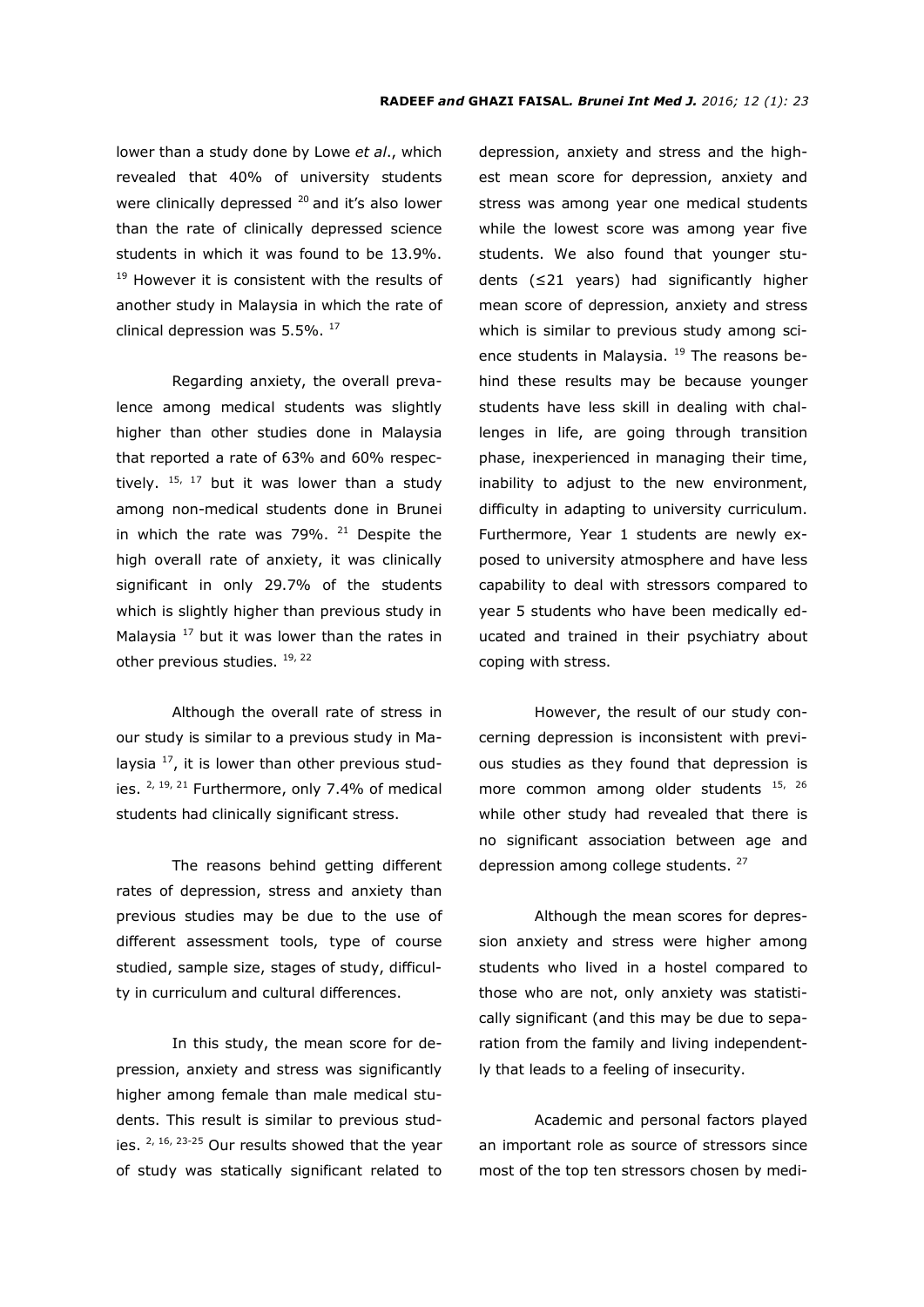ical students were related to them. This finding is comparable with other studies in which the academic related factors were considered as the main sources of stressors. 3, 12, 28, 29 In addition to that, three other important factors were decided by medical students to be important source of stressor namely reduced holidays, lack of time for relaxation, and limitation of leisure and entertainment time (70.3%, 66.9%, and 58.1% respectively).

 With regard to the association between the top ten stressors chosen by the medical students with depression, anxiety and stress, our results revealed that for depression, all the ten stressors, except reduced holidays and limitation of leisure, were significantly associated. Whereas for anxiety, only three stressors namely examination and grades, feeling of incompetence and lack of motivation to learn were significantly associated. Another three stressors; fear of failing, examination and grades and feeling of incompetence were significantly associated with stress. The top two stressors which are significantly associated with depression, anxiety and stress were examination and grades and feeling of incompetence.

 In conclusion, emotional disturbances in the form of depression, anxiety and stress exist in medical students, especially among female and younger students. Academic and personal factors can be considered as sources of stressors that may precipitate for depression anxiety and stress. Efforts need to be given to overcome these difficulties in their academic life such as improving the mentor/ mentee programmes and steps should be taken to enhance counselling sessions for students with high level of emotional disturbances and to work with them to find solutions for their problems in order to reduce the pressure applied on them and motivate them to put a better effort in their study. Another important aspect to be considered is the frequency and difficulty of the assignments and examinations that are given to students so that the students will not be overloaded and will able to maintain psychological well-being.

#### **REFERENCES**

**1:** Mental health action plan 2013-2020. World Health Organization 2013. http://apps.who.int/iris/ bit-

stream/10665/89966/1/9789241506021\_eng.pdf?  $ua=1$ 

**2:** Abdulghani HM, AlKanhal AA, Mahmoud ES, et al. Stress and Its Effects on Medical Students: A Crosssectional Study at a College of Medicine in Saudi Arabia. J Health Popul Nutr. 2011; 29:516-22.

**3:** Yusoff MS, Abdul Rahim AF, Yaacob MJ. Prevalence and Sources of Stress among Universiti Sains Malaysia Medical Students. Malays J Med Sci. 2010; 17:30-7.

**4:** Saipanish R. Stress among medical students in a Thai medical school. Med Teacher 2003; 25:502–6. **5:** Kumaraswamy N. Academic stress, anxiety and depression among college students- A brief review. International Review of Social Sciences and Humanities. 2013; 5:135-43.

**6:** American Psychiatric Association. Mood disorders. Diagnostic and Statistical Manual of Mental Disorders, (5<sup>th</sup> edn). American Psychiatric Association. Washington, DC. 2013; 345-429.

**7:** Sadock BJ, Sadock VA. Anxiety disorders. Kaplan and Sadock's Pocket handbook of clinical psychiatry. 4<sup>th</sup> Edn. Lippincott Williams & Wilkins. 2005; 11:70-185.

**8:** Wood SE, Wood EG, Boyd D. Mastering the world of psychology. Health and stress. Person Education, Inc. 2004; 10:286-311.

**9:** Tyssen R, Vaglum P, Gronvold NT, Ekeberg O. Suicidal ideation among medical students and young physicians: a nationwide and prospective study of prevalence and predictors. J Affect Disord.